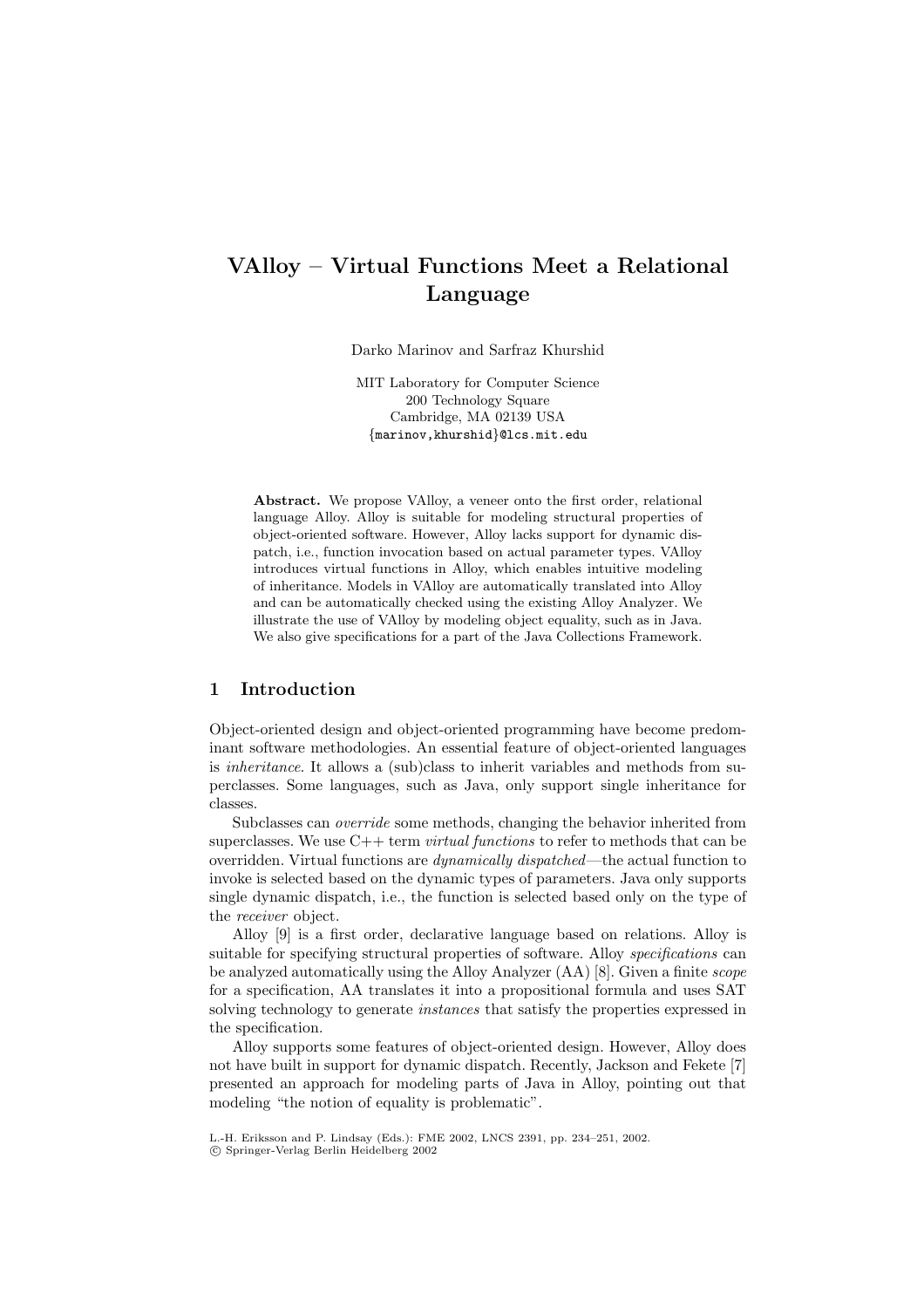In Java, the equals method, which allows comparing object values, as opposed to using the '==' operator, which compares object identities, is overridden in majority of classes. Good programming methodology suggests that equals be overridden in all immutable classes [14]. This method is pervasively used, for example in the Java Collections Framework [22] for comparing elements of collections. Any equals method must satisfy a set of properties, such as implementing an equivalence relation; otherwise, the collections do not behave as expected. However, getting equals methods right is surprisingly hard.

We present VAlloy, a veneer onto Alloy that enables intuitive modeling of dynamic dispatch. VAlloy introduces in Alloy virtual functions and related inheritance constructs. We give VAlloy a formal semantics through a translation to Alloy. The translation is similar to compilation of object-oriented languages, involving creation of virtual function tables. Since VAlloy models can be automatically translated to Alloy, they can also be automatically analyzed using the existing AA.

Having an easy way to model dynamic dispatch is important for several reasons. First, it enables automatic analysis of models of overridden methods. Second, it allows modeling comparisons based on object values and developing specifications for collections that use these comparisons, such as Java collections. Third, such specifications can be used to test the actual implementations, for example using the TestEra framework [16].

The rest of this paper is organized as follows. Section 2 gives an example that illustrates the key constructs of VAlloy. Section 3 defines a semantics for VAlloy through a translation to Alloy. Section 4 presents VAlloy specifications that partially model Java-like collections. Section 5 discusses some extensions to the key constructs of VAlloy. Section 6 reviews related work, and Section 7 presents our conclusions. The Appendix describes the basics of Alloy and the Alloy Analyzer.

## **2 Example**

We illustrate VAlloy by modeling and analyzing an (in)correct overriding of the equals method in Java. We first develop an Alloy specification that contains only one equals method, and then describe challenges that arise in modeling method overriding. Finally, we present how VAlloy tackles these challenges.

#### **2.1 Modeling** Equals **in Alloy**

Consider the following equals method that appears in java.awt.Dimension in the standard Java libraries [22]:

```
class Dimension {
    int width;
   int height;
   public boolean equals(Object obj) {
        if (!(obj instanceof Dimension))
           return false;
        Dimension d = (Dimension)obj;
```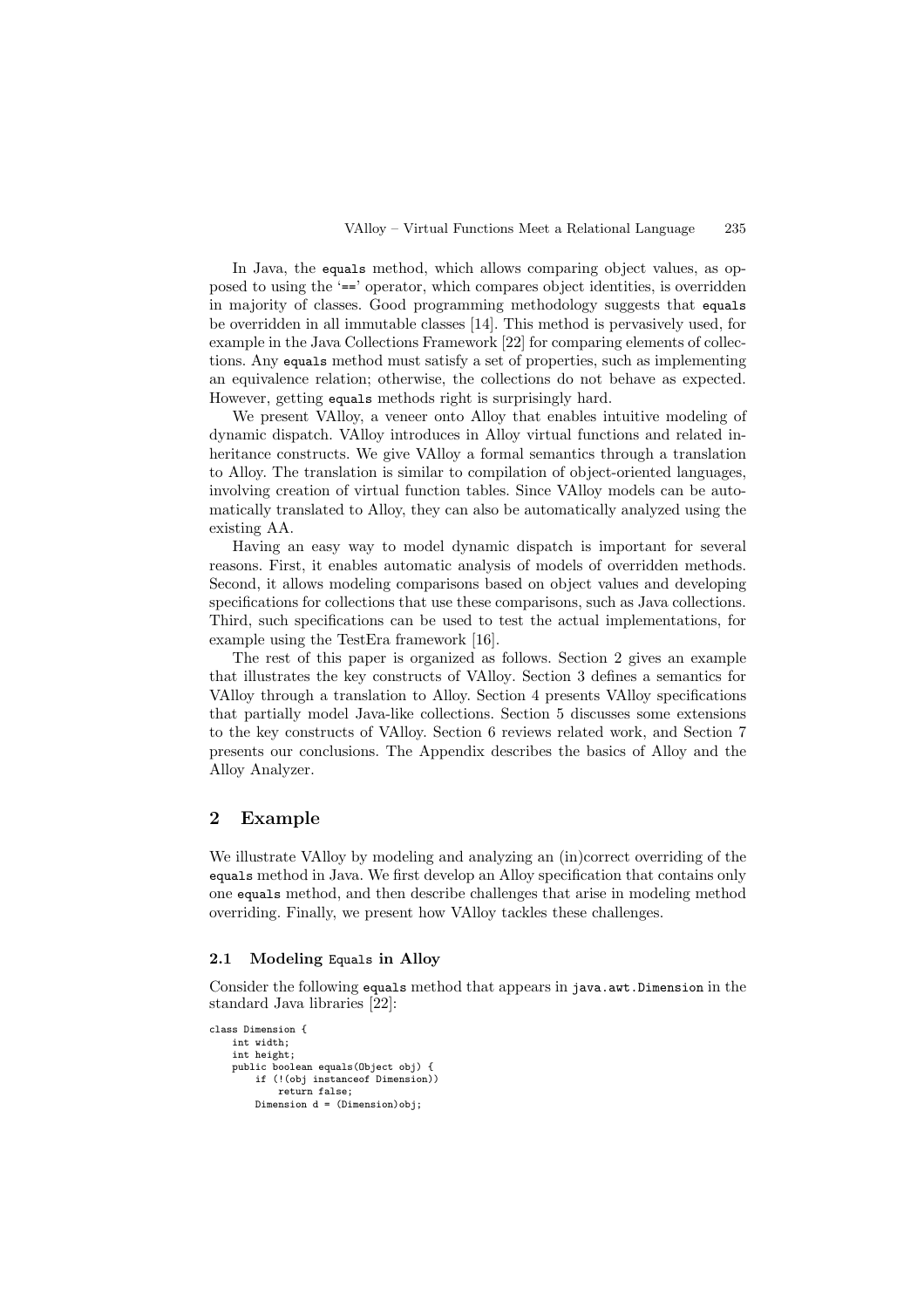```
return (width == d.width) && (height == d.height);
    }
\mathbf{r}
```
We develop in Alloy (not yet VAlloy) a specification for the above method. An Alloy specification consists of a sequence of paragraphs that either introduce an uninterpreted type or express constraints over the types. We start with the following declarations:

```
sig Object {}// java.lang.Object
sig Dimension extends Object { // java.awt.Dimension
 width: Integer,
 height: Integer
\mathbf{r}
```
Each signature, introduced by the keyword sig, denotes a set of atomic individuals. In this specification, atoms in sig Object model Java objects. The signature Dimension is declared it to be a subset of Object. Alloy subsets model Java subclassing with typing rules being as follows.

Signatures declared without extends are basic signatures. Basic signatures are disjoint from one another and represent Alloy types. Subsets do not introduce new Alloy types. The type of an atom is the basic signature it belongs to; all atoms in the above specification, including those in Dimension, have Alloy type Object. We can reconstruct Java type, i.e., class, of modeled Java objects based on their (sub)set membership.

Fields width and height introduce relations between Dimension atoms and Integer atoms, where Integer is predefined in Alloy. More precisely, each field introduces a function that maps Dimension atoms to Integer atoms.

We next add to the specification a model of the above equals method:

```
fun Dimension::equals(obj: Object) {<br>obj in Dimension // instanceof
  obj in Dimension
  this.width = obj.width && this.height = obj.height
}
```
The Alloy function equals records constraints that can be invoked elsewhere in the specification. This function has two arguments: obj and the implicit this argument, introduced with  $\cdot$ ::.'. The function body constrains obj to be an atom of Dimension, effectively modeling Java's instanceof. This constraint is conjoined with the other that requires the fields to be the same. However, the above declaration does not constrain this to be an atom of Dimension; the declaration is equivalent to fun Object::equals(obj: Object).

We next use the Alloy Analyzer (AA) to automatically check properties of the above specification. Each equals method should satisfy a set of properties: implement an equivalence relation and be consistent with hashCode [22]. The following Alloy assertion requires the function equals, which models the method equals, to be an equivalence relation:

```
assert equalsIsEquivalence {
                             // reflexivity
    o..equals(o)
  all o1, o2: Object | // symmetry
    o1..equals(o2) \Rightarrow o2..equals(o1)all o1, o2, o3: Object | // transitivity
    o1..equals(o2) && o2..equals(o3) => o1..equals(o3)
}
```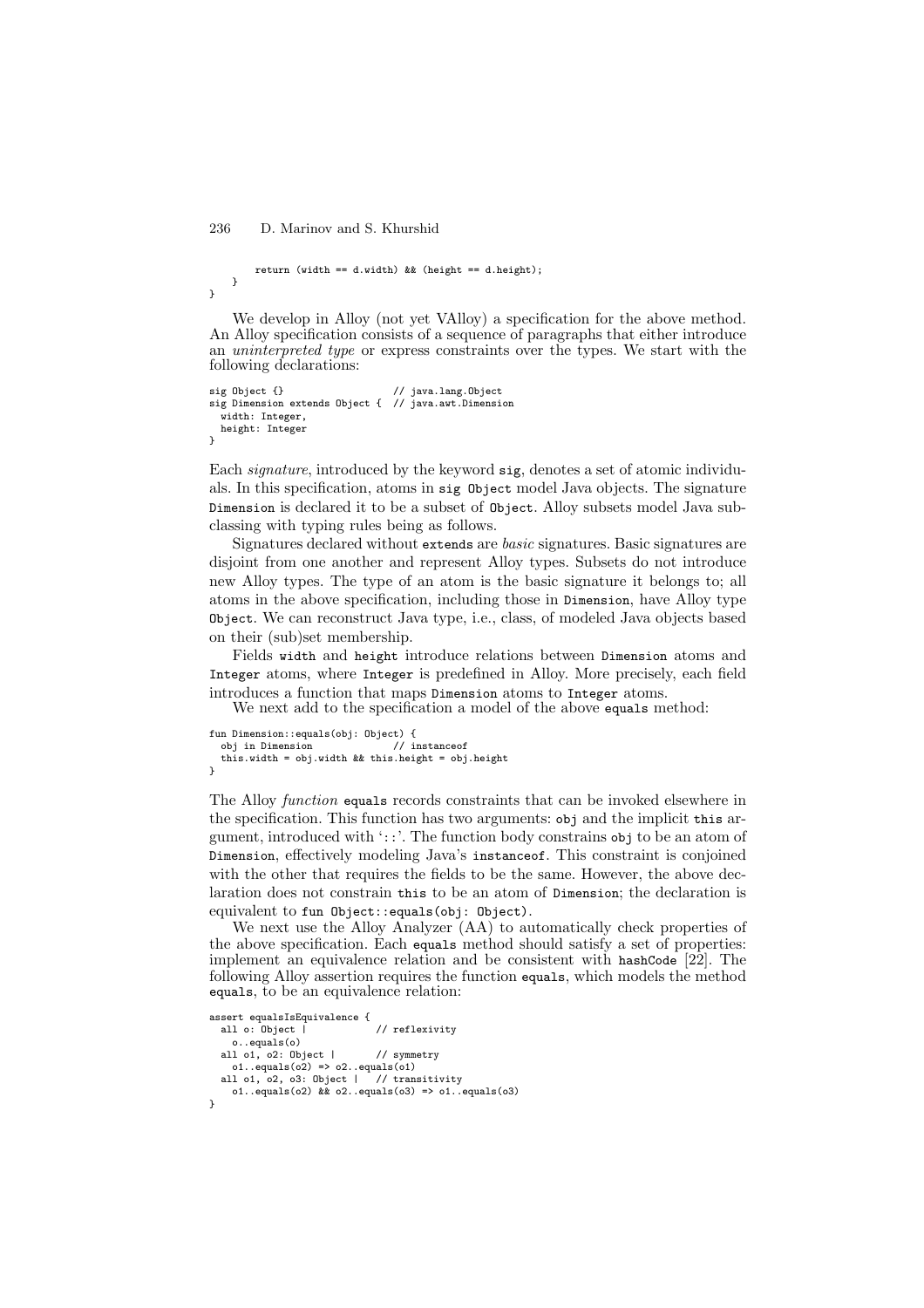The operator '..' invokes Alloy functions (using static resolution). AA checks the above assertion and reports that there are no counterexamples.

#### **2.2 Overriding**

Consider Dimension3D, a subclass of java.awt.Dimension that adds a field depth and overrides equals:

```
class Dimension3D extends java.awt.Dimension {
   int depth;
    boolean equals(Object obj) {
        if (!(obj instanceof Dimension3D))
            return false;
       Dimension3D d = (Dimension3D)obj;
        return super.equals(obj) && depth = d.depth;
    }
}
```
In order to check the equals method in Dimension3D, we would like to add the following to the Alloy specification presented so far:

```
sig Dimension3D extends Dimension {
 depth: Integer
}
// duplicate function names are NOT allowed in Alloy
fun Dimension3D::equals(obj: Object) {
  obj in Dimension3D
  // super.equals needs to be inlined because
  // there is no built in support for super
  this.width = obj.width && this.height = obj.height
  this.depth = obj.depth
}
```
However, this does not produce the intended model of overriding. In fact, this is not even a legal Alloy specification—each Alloy specification must have unique function names.<sup>1</sup> We could try renaming one of the equals functions, but it does not directly solve the problem of modeling overriding. Namely, the invocations  $\circ$ ..equals( $\circ'$ ) should choose the function based on the Java type/class of  $\circ$ . Since Alloy has no built in support for dynamic dispatch, we would need to model it manually for each function. Instead, we propose that it be done automatically.

#### **2.3 Modeling** Equals **in VAlloy**

VAlloy introduces a natural way to model dynamic dispatch in Alloy. The following VAlloy specification models the above Java classes:

```
class Object {}
virtual fun Object::equals(obj: Object) { this = obj }
class Dimension {
  width: Integer,
 height: Integer
}
virtual fun Dimension::equals(obj: Object) {
  obj in Dimension
  this.width = obj.width && this.height = obj.height
}
```
 $^{\rm 1}$  That is why we do not initially add equals function for Object.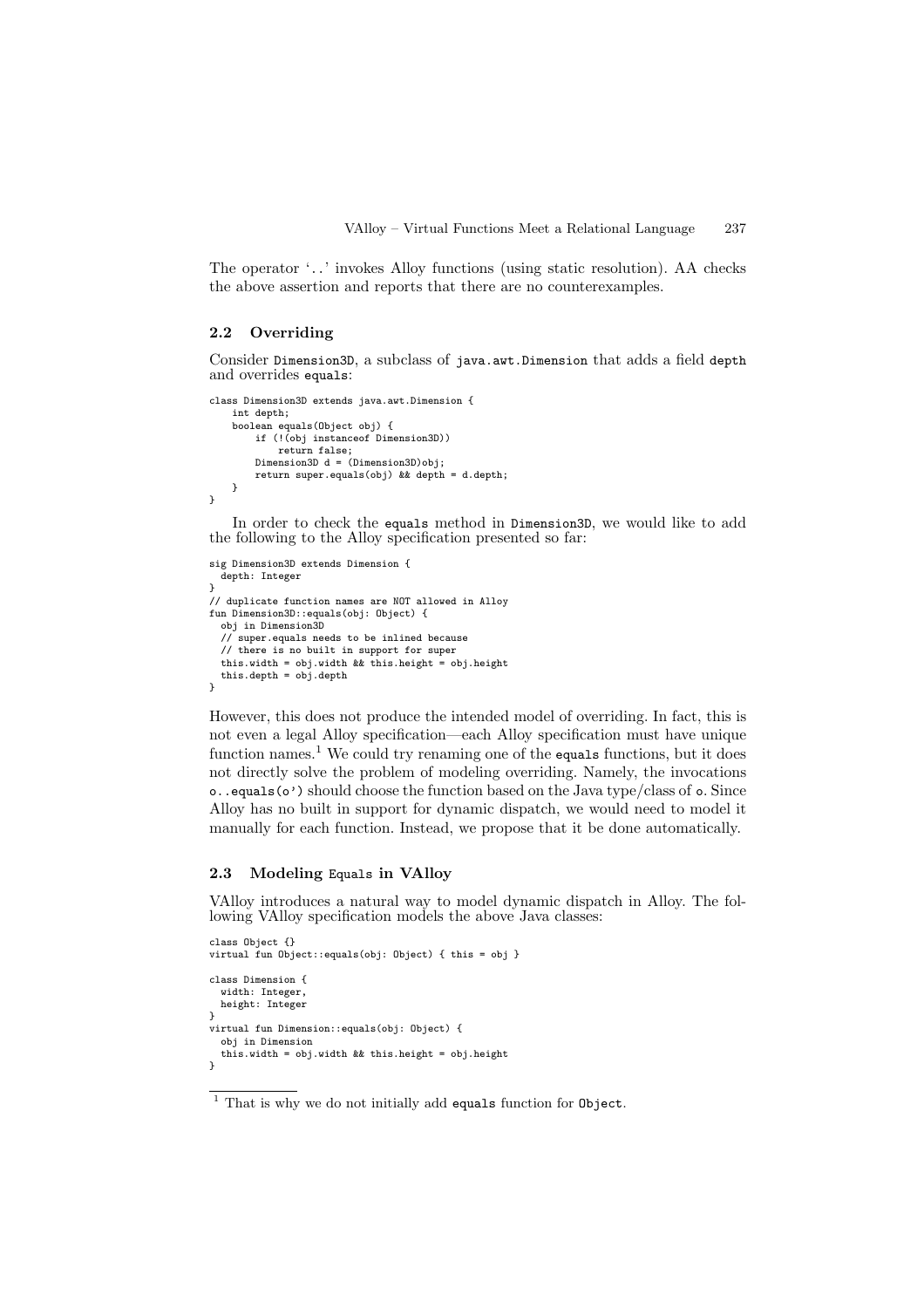```
class Dimension3D extends Dimension {
 depth: Integer
\overline{1}virtual fun Dimension3D::equals(obj: Object) {
  obj in Dimension3D
  super..equals(obj) && this.depth = obj.depth
}
```
The class declaration in VAlloy corresponds to the Alloy declaration disj sig, where disj indicates that the declared subset is disjoint from other disj subsets of its parent set. As in Java, VAlloy classes by default extend Object.

The virtual function modifier<sup>2</sup> is the main VAlloy extension to Alloy. This modifier declares a function that is dynamically dispatched at invocation, based on the VAlloy class of the receiver. VAlloy allows virtual functions to have the same name. The above example also shows the keyword super that VAlloy provides for modeling super as found in Java.

#### **2.4 Checking VAlloy Specifications**

Every VAlloy specification can be automatically translated into an Alloy specification. Section 3 presents the translation and the resulting Alloy specification for our running example.<sup>3</sup>

We use AA to automatically check the above assertion equalsIsEquivalence. Note that the invocations in the assertion do not need to change; the translation properly models dynamic dispatch. AA generates a counterexample<sup>4</sup>:

```
Object_2: Dimension3D {
 width = 0,height = 1,
 depth = 2}
Object_1: Dimension {
  width = 0,height = 1}
```
These two objects violate the symmetry property:  $0$ bject $-1$ ..equals $(0$ bject $-2)$ , but not Object 2. equals (Object 1). This is because equals of Dimension is oblivious of the field depth declared in Dimension3D. This counterexample shows that it is hard to extend the java.awt.Dimension class and preserve the properties of equals.

A way to provide an overridable implementation of equals in Java is to use the getClass method instead of the instanceof primitive [18]. In the running example, it requires changing equals of java.awt.Dimension to use the expression obj.getClass() == this.getClass() instead of obj instance of Dimension. A similar change should be made in Dimension3D, unless it is declared final, and therefore cannot be extended.

<sup>&</sup>lt;sup>2</sup> VAlloy borrows the modifier name from  $C++$ .

<sup>&</sup>lt;sup>3</sup> We have not yet implemented the translation; we perform it manually.

<sup>4</sup> AA took 5 seconds (including its boot-up time) using a scope of 3 atoms in each basic signature on a Pentium III 700 MHz with 256MB RAM.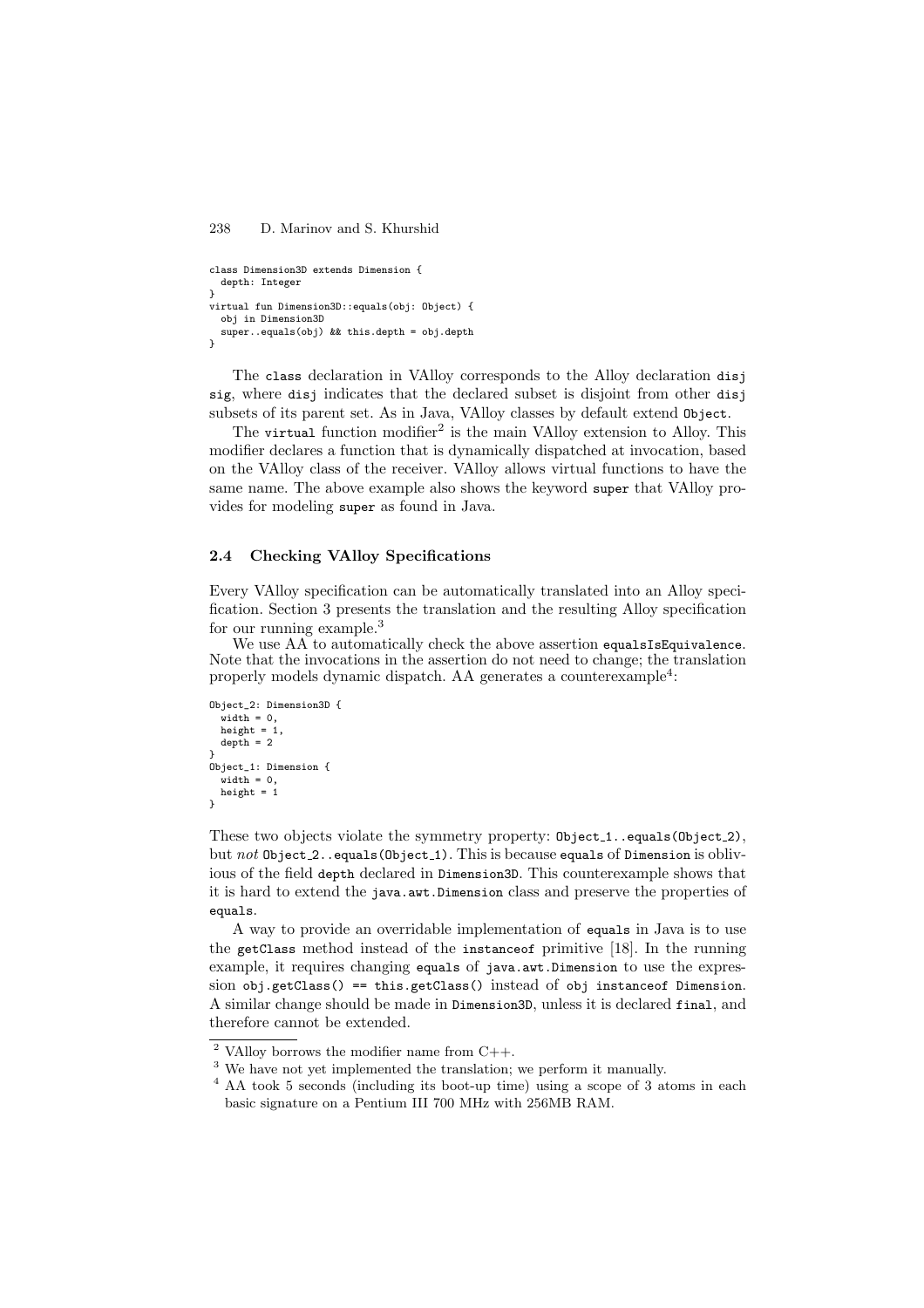Modeling this change in VAlloy is straightforward: change obj in Dimension with obj..getClass() = this..getClass() in the function Dimension::equals. VAlloy provides the function getClass that models the final method getClass from the class java.lang.Object. We translate the changed VAlloy specification into Alloy and again use AA to check the equivalence assertion. This time AA reports that there are no counterexamples.

## **3 VAlloy**

This section presents VAlloy as an extension to Alloy. We define a formal semantics for VAlloy by giving a translation of VAlloy specifications to Alloy specifications. Details of Alloy semantics can be found in [9].

VAlloy adds the following to Alloy:

- · virtual function modifier that declares a function whose invocation depends on the class of the receiver;
- · class declaration that introduces VAlloy classes;
- · super keyword that directly correspond to Java;
- · getClass function that corresponds to the getClass method of the class java.lang.Object.

These constructs are syntactically added to Alloy in the obvious way.

#### **3.1 Translation Example**

We give a semantics to the new constructs through a translation into Alloy. The translation algorithm operates in six steps, which we first describe through examples. Figures 1 and 2 show the Java code and VAlloy specification from Section 2. For this example, the translation proceeds as follows.

**Step 1.** Compute the hierarchy of class declarations:

```
Object
+-- Dimension
      +-- Dimension3D
```
**Step 2.** Construct sig Class and sig Object based on the above hierarchy:

```
sig Class { ext: option Class }
static part sig Object_Class, Dimension_Class,
               Dimension3D_Class extends Class {}
fact Hierarchy {
 no Object_Class.ext
   Dimension_Class.ext = Object_Class
      Dimension3D_Class.ext = Dimension_Class
}
sig Object { class: Class }
fact ObjectClasses {
  (Object - Dimension).class = Object_Class
    (Dimension - Dimension3D).class = Dimension_Class
      Dimension3D.class = Dimension3D_Class
}
fun Object::getClass(): Class { result = this.class }
```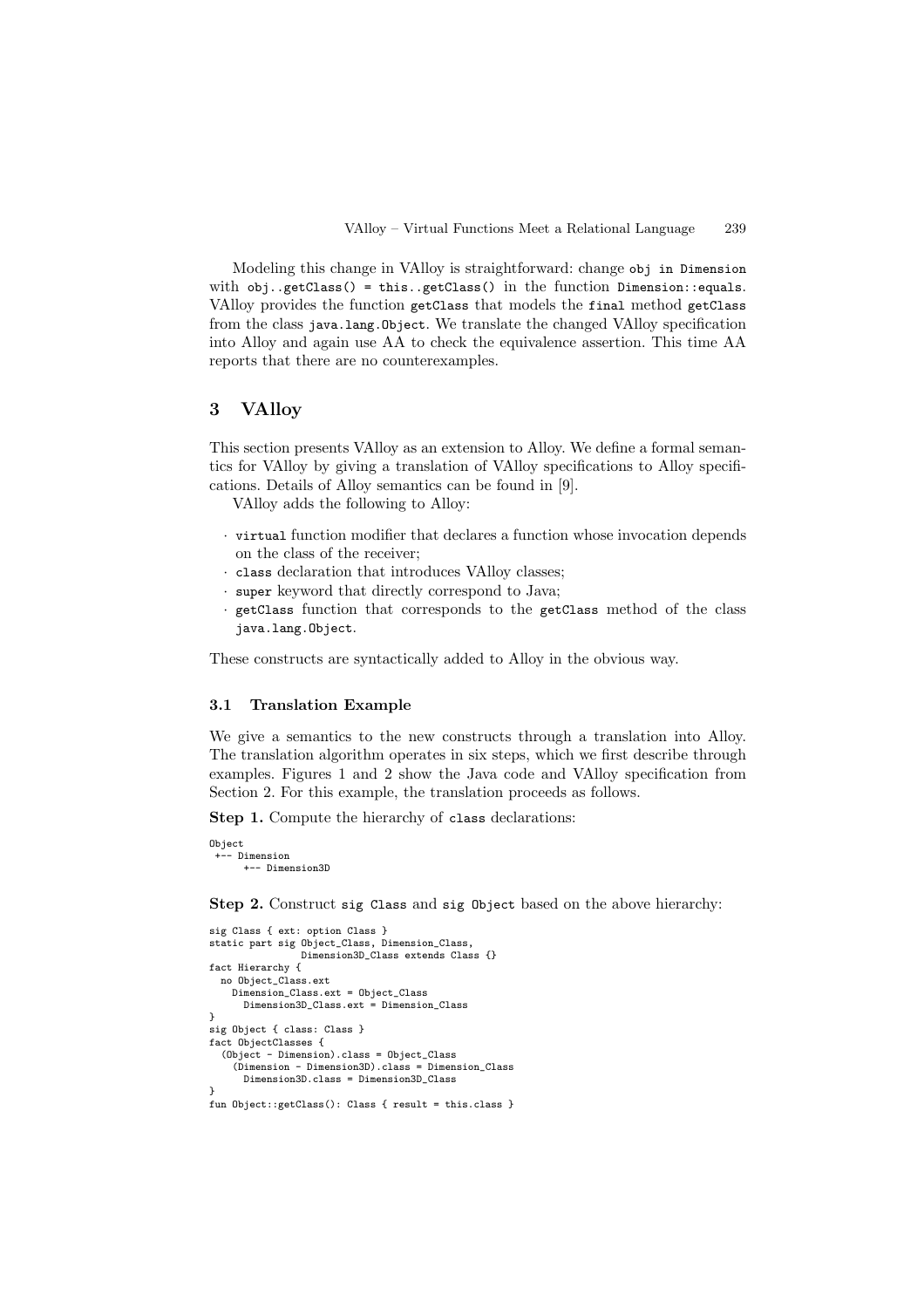```
class Object {
                                                   sig Class { ext: option Class }
    boolean equals (obj: Object) {
                                                   static part sig
        return this == obj;
                                                     Object_Class, Dimension_Class,
                                                     Dimension3D_Class extends Class {}
P,
                                                   fact Hierarchy {
class Dimension {
                                                     no Object_Class.ext
    int width;
                                                       Dimension_Class.ext = 0bject_Class
    int height;
                                                         Dimension3D_Class.ext = Dimension_Class
    boolean equals (obj: Object) {
        if (obj.getClass() != this.getClass())
                                                   sig Object { class: Class }
            return false;
                                                   fact ObjectClasses {
        Dimension d = (Dimension)obj;
                                                     (Object - Dimension).class = Object_Class
        return width == d.width &&
                                                       (Dimension - Dimension3D).class =
               height == d. height;Dimension_Class
    \overline{\mathbf{r}}Dimension3D.class = Dimension3D_Class
-1
                                                   J.
class Dimension3D extends Dimension {
                                                   fun Object::getClass(): Class {
    int depth;
                                                     result = this.classboolean equals (obj: Object) {
                                                   J.
        if (obj.getClass() != this.getClass())
                                                   fun Object::equals(obj: Object) {
            return false;
                                                     this.class = 0bject_Class =>
        Dimension3d d = (Dimension3d)obj;this..Object_equals(obj)
        return super.equals(obj) &&
                                                       this.class = Dimension_{\sim}Class =>
               depth == d.depth;this..Dimension_equals(obj)
    }
                                                         this.class = Dimension3D\_Class =>
\mathbf{r}this..Dimension3D_equals(obj)
                                                   P,
                                                   fun Object:: Object_equals(obj: Object) {
             Fig. 1. Java code
                                                     this = objdisj sig Dimension extends Object {
class Object {}
                                                     width: Integer,
virtual fun Object::equals(obj: Object) {
                                                     height: Integer
  this = obj\overline{\mathbf{a}}fun Object::Dimension_equals(obj: Object) {
                                                     obj..getClass() = this..getClass()
class Dimension {
                                                     this.width = obj.width
  width: Integer,
                                                     this.height = obj.height
 height: Integer
                                                   \mathbf{r}J.
virtual fun Dimension::equals(obj: Object) {
                                                   disj sig Dimension3D extends Dimension {
  obj..getClass() = this. getClass()depth: Integer
  this.width = objwidth
  this.height = obj.height
                                                   fun Object::Dimension3D_equals(obj: Object) {
\mathbf{r}obj..getClass() = this..getClass()
class Dimension3D extends Dimension {
                                                     this..Dimension_equals(obj)
 depth: Integer
                                                     this.depth = obj.depthJ.
virtual fun Dimension3D::equals(obj: Object) {
  obj..getClass() = this..getClass()
                                                   assert equalsIsEquivalence {
  super..equals(obj)
                                                     all o: Object |
                                                                                  // reflexivity
  this.depth = obj.depth
                                                       o. . equals (o)\mathbf{r}all o1, o2: Object |
                                                                                  // symmetry
                                                       o1..equals(o2) \Rightarrow o2..equals(o1)assert equalsIsEquivalence {
                                                     all o1, o2, o3: Object | // transitivity
  all o: Object |
                               // reflexivity
                                                       o1..equals(o2) && o2..equals(o3) =>
    o.. equals(o)01..equals(03)all o1, o2: Object |
                              // symmetry
                                                   \mathbf{1}o1..equals(o2) \Rightarrow o2..equals(o1)all o1, o2, o3: Object | // transitivity
    o1..equals(o2) && o2..equals(o3) =>
    o1. . equals (o3)Fig. 3. Translated Alloy specification\mathcal{F}Fig. 2. VAlloy specification
```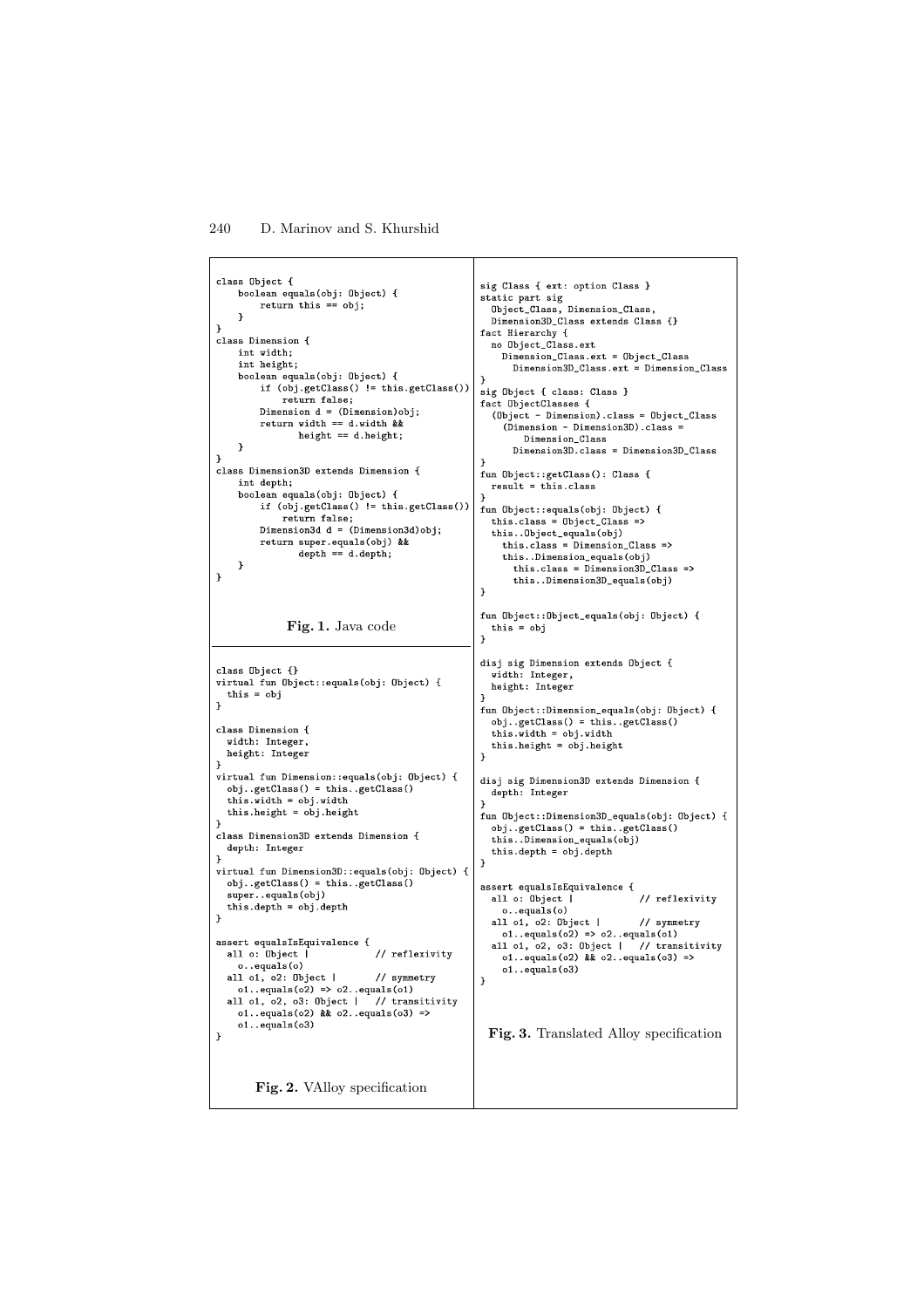Atoms in Class and the fact Hierarchy represent the VAlloy class declarations. (A fact in Alloy expresses constraints that must hold for all instances of the specification.) For each atom c in Class, c.ext gives the Class atom that corresponds to the superclass of c. <sup>5</sup> The keyword static constrains each of the declared subsets to contain exactly one atom, and the keyword part declares a partition—the subsets are disjoint and their union is the whole set.

For each atom o in Object, o.class gives the corresponding Class atom. This correspondence is set with fact ObjectClasses based on the VAlloy class hierarchy. (The '-' operator denotes set difference in Alloy.) This translation step also introduces the function getClass.

**Step 3.** Change class declarations into disj sig declarations, adding extends Object where required:

```
disj sig Dimension extends Object { ... }
disj sig Dimension3D extends Dimension { ... }
```
This step does not change field declarations.<sup>6</sup>

**Step 4.** Rename each virtual function so that all functions in the specification have unique names:

```
fun Object::Object_equals(obj: Object) { this = obj }
fun Object::Dimension_equals(obj: Object) { ... }
fun Object::Dimension3D_equals(obj: Object) { ... }
```
This step also removes the modifier virtual, translating dynamically dispatched VAlloy functions into statically dispatched Alloy functions.

**Step 5.** Add, for each overridden function name, a dispatching function, i.e., a new Alloy function that models dynamic dispatch:

```
fun Object::equals(obj: Object) {
  this.class = Object_Class =>
  this..Object_equals(obj)
    this.class = Dimension_Class =>
    this..Dimension_equals(obj)
     this.class = Dimension3D_Class =>
      this..Dimension3D_equals(obj)
}
```
This step is the crux of the translation. It allows function invocations in VAlloy to be written in the usual Alloy notation, but it models dynamic dispatch semantics—the actual function is selected based on the class of the receiver.

**Step 6.** Replace each invocation on super with an invocation to the corresponding, previously renamed, static function:

```
fun Object::Dimension3D_equals(obj: Object) {
  obj..getClass() = this..getClass()
  this..Dimension_equals(obj) && this.depth = obj.depth
}
```
<sup>&</sup>lt;sup>5</sup> For simplicity, we only present single inheritance, where the hierarchy can only be a tree. In multiple inheritance, each class can have a set of superclasses.

 $6$  For simplicity, we do not present modeling null, which would require slightly changing field declarations.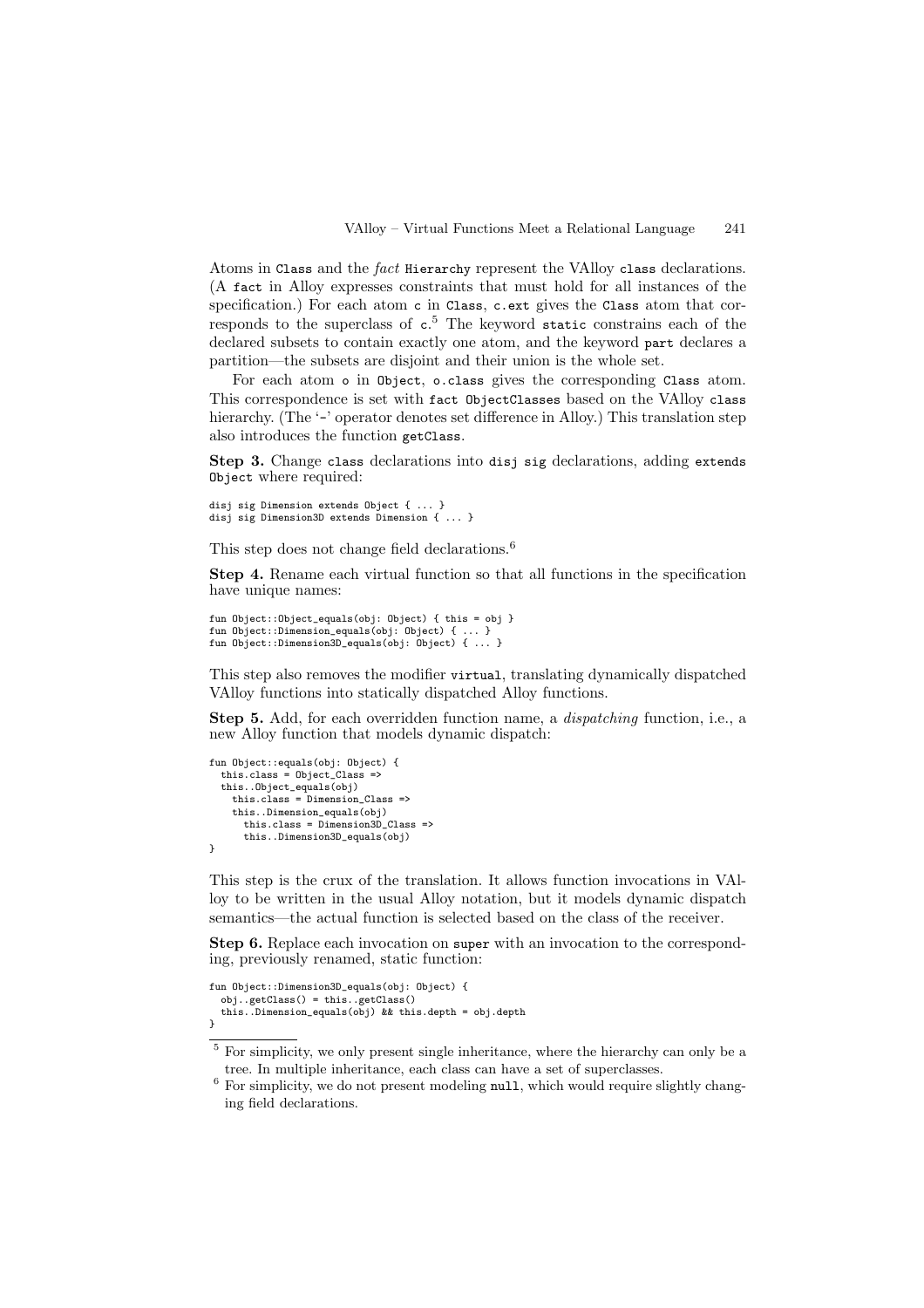This completes the translation. Figure 3 shows the full resulting Alloy specification. Note that the translation does not change the assertion; the invocations  $\circ$ ..equals( $\circ'$ ) remain written in the most intuitive manner, but they have dynamic dispatch semantics.

### **3.2 General** Class **Hierarchy**

To illustrate the general translation of class hierarchy, consider the following excerpt from a VAlloy specification:

```
class 0 {} virtual fun 0::hC() { /*0*/ }<br>class C extends 0 {} virtual fun C::hC() { /*C*/ }virtual fun C::hC() { /*C*/ }
    class C1 extends C {}// C1 does not define fun hC
    class C2 extends C {} virtual fun C2::hC() { /*C2*/ }
  class D extends O {}// D does not define fun hC
    class D1 extends D {} virtual fun D1::hC() { /*D1*/ }
```
For this hierarchy, the translation generates the following sig Class and sig Object:

```
sig Class { ext: option Class }
static part sig O_Class, C_Class, C1_Class, C2_Class,
                D_Class, D1_Class extends Class {}
fact Hierarchy {
  no O_Class.ext
    C_Class.ext = O_Class
      C1_Class.ext = C_Class
     C2_Class.ext = C_Class
    D_Class.ext = O_Class
      D1_Class.ext = D_Class
}
sig Object { class: Class }
fact ObjectClasses {
  (0 - C - D).class = 0_CClass
    (C - C1 - C2).class = C_C1ass
      C1.class = C1_Class
      C2.class = C2_Class
    (D - D1).class = D_ClassD1.class = D1_Class
}
```
For the function hC, the translation generates the following Alloy functions:

```
fun O::O_hC() { /*O*/ }
fun O::C_hC() { /*C*/ }
// there is no O::C1_hC()
fun O::C2_hC() { /*C2*/ }
// there is no O::D_hC()
fun O::D1_hC() { /*D1*/ }
fun O::hC() {
  this.class = 0_Class => this..0_LhC()this.class = C_Class => this..C_hC()this.class = C1_Class => this..C_hC() /* not C1 */
      this.class = C2_Class => this..C2_hC()this.class = D_Class => this..D_LC() /* not D*/this.class = D1_Class => this..D1_LbC()}
```
#### **3.3 Summary**

To summarize, the translation from VAlloy to Alloy proceeds in the following six steps: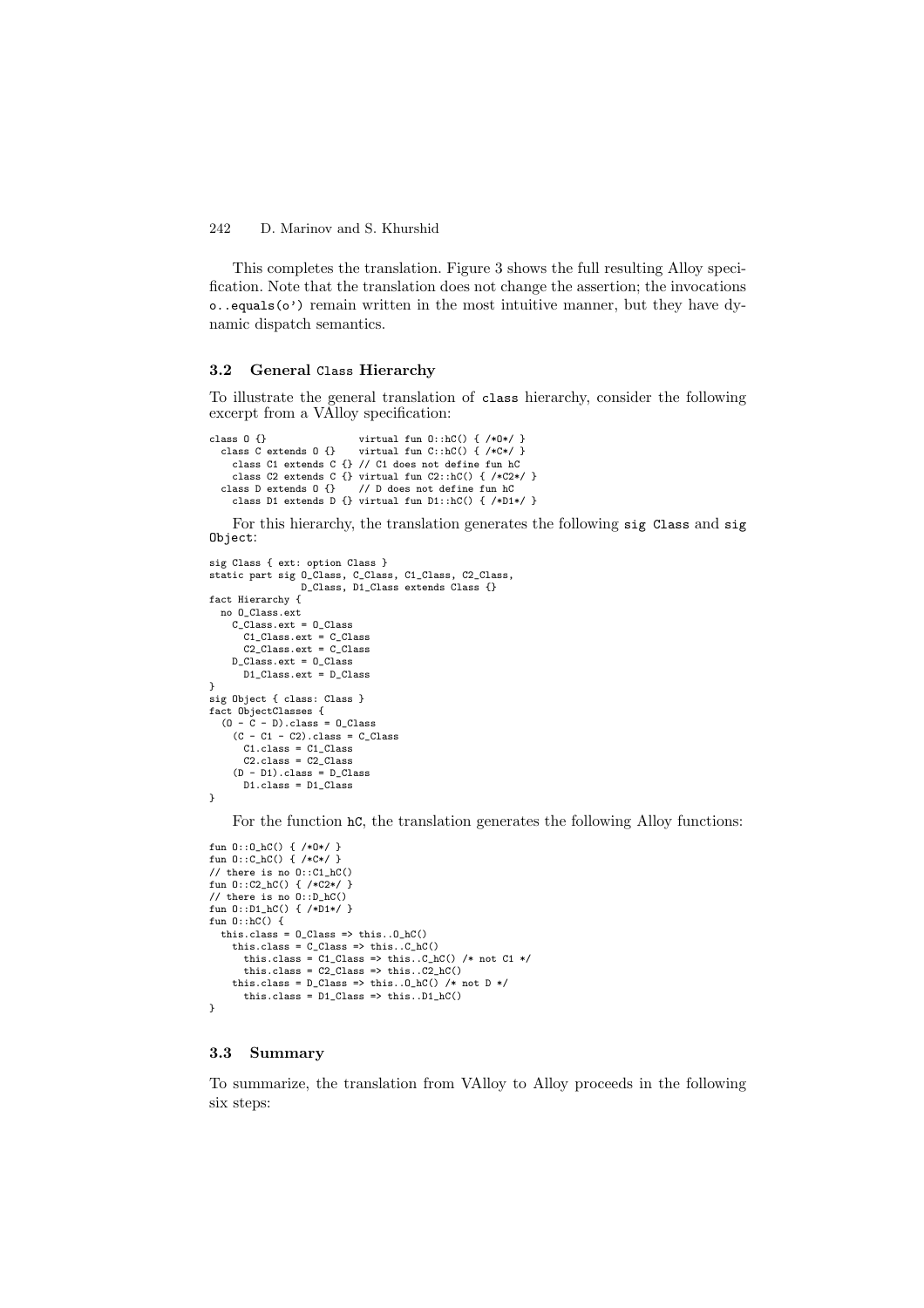- 1. Compute the hierarchy of class declarations.
- 2. Construct sig Class and sig Object.
- 3. Change class into disj sig declarations.
- 4. Rename uniquely each virtual function.
- 5. Add dispatching functions.
- 6. Replace super with an appropriate static invocation.

## **4 Collections**

This section presents VAlloy models for some collection classes. Our main focus is comparison based on object values. We ignore the orthogonal issue of modeling state, i.e., sharing and object interactions. An approach for modeling state in Alloy is discussed in [7], and we can apply the same approach to VAlloy.

We first present a specification for sets and then reuse it to specify maps. Finally, using a tree-based implementation of sets, we show how properties of abstract data types can be expressed in VAlloy.

#### **4.1 Sets**

We develop a VAlloy specification for sets whose membership is based on object values, not object identities. As in Java, elements of the sets are objects of classes that (in)directly extend Object and potentially override equals.

We first declare a VAlloy class for sets:

class Set { s: set Object }

For each atom a in Set, a.s is the (Alloy) set of objects in the (modeled) set a. To constrain set membership to be based on object values, we introduce the following fact:

```
fact SetIsBasedOnEquals {
  all a: Set | all disj e1, e2: a.s | !e1..equals(e2)
}
```
This fact requires distinct elements in each set to be not equal with respect to equals. For example, this rules out the set a such that  $a.s = \{d1, d2\}$ , where d1 and d2 are distinct atoms (i.e.,  $d1!=d2$ ) of Dimension, but  $d1$ .width=3,  $d1$ .height=8 and also d2.width=3, d2.height=8, which makes d1..equals(d2). Note that a.s is a valid Alloy set.

It is now easy to specify some set functions from the java.util.Set interface:

```
virtual fun Set::contains(o: Object) {
 some e: this.s | o..equals(e)
}
virtual fun Set::add(o: Object): Set {
 this.s..contains(o) =>
   result.s = this.s,
    result.s = this.s + o}
virtual fun Set::remove(o: Object): Set {
  result.s = this.s - { e: this.s | e..equals(o) }
}
virtual fun Set::isEmpty() { no this.s }
```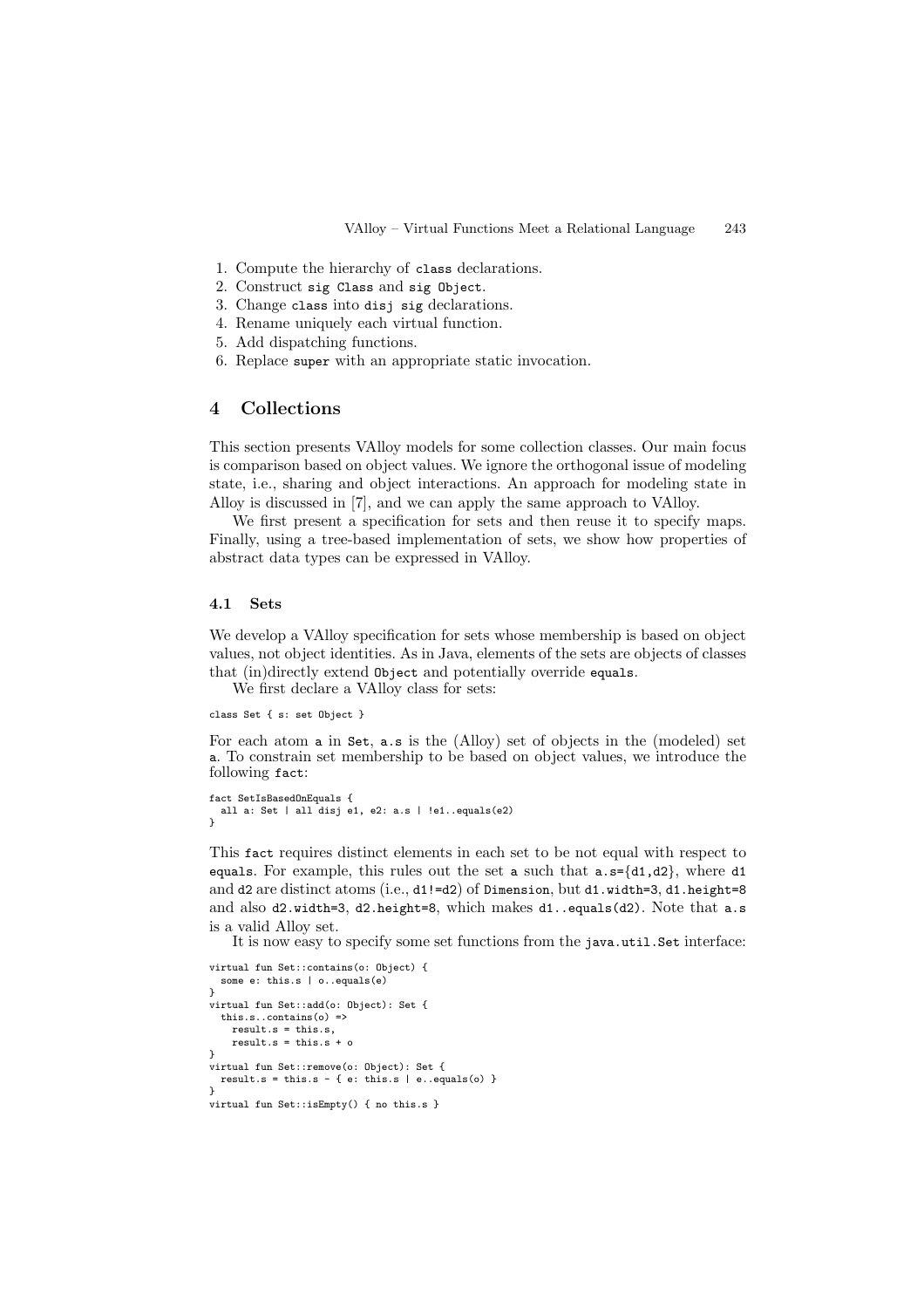```
virtual fun Set::clear(): Set { no result.s }
virtual fun Set::size(): Integer { result = #this.s }
virtual fun Set::subset(a: Set) {
 all e: this.s | a..contains(e)
}
virtual fun Set::equals(o: Object) {
  o in Set
  o. . size() = this. . size()o..subset(this)
\lambda
```
The most interesting function is equals, which compares two sets for equality. It checks that both sets have the same number of elements and that o is a subset (based on equals) of this. The function remove uses set comprehension to specify an object's removal from a set.

The above VAlloy specification closely models java.util.set. The main difference is that this specification is written in a functional style and does not model state modifications. As mentioned, state can be modeled using the approach from [7], which also presents a way to handle iterators. Therefore, we do not model "bulk operations" on sets, such as addall, based on iterators. Instead, we present an analogous function for set union:

```
virtual fun Set::union(a: Set): Set {
  this..subset(result)
  a..subset(result)
  all e: result.s | this..contains(e) || a..contains(e)
}
```
Note that the use of contains (and subset based on contains), which is based on equals, enables specifying union in a direct way.

## **4.2 Maps**

We next develop a partial VAlloy specification for maps, such as java.util.Map, that compare keys based on equals. In this specification, we reuse the class Set defined above to automatically constrain the set of keys:

```
class Map {
 keys: Set
 map: keys.s ->! Object
}
```
We model the mapping from keys to values using an Alloy relation map; the multiplicity marking '!' indicates that for each key, there is exactly one **Object**. For each atom a in class Map, a.map is the actual mapping. For a key k, a.map[k] gives the value that  $k$  is mapped to in map  $a$ .<br>We next model the essential map functions:

```
virtual fun Map::get(key: Object): Object {
  this.keys..contains(key) => result = this.map[key]
}
virtual fun Map::put(key: Object, value: Object): Map {
 result.keys = (this.key - { e: this.keys | e..equals(key) }) + key,
  result.map = (this.map - { e: this.keys | e..equals(key) }->Object) + key->value
}
```
The function get returns the value that key is mapped to, if such a key exists in the map; otherwise, the behavior of get is unspecified. (Since Alloy is a relational language, non-determinism comes for free.) We can constrain get to be deterministic, e.g., to return an explicit Null object, if the key is not in the map.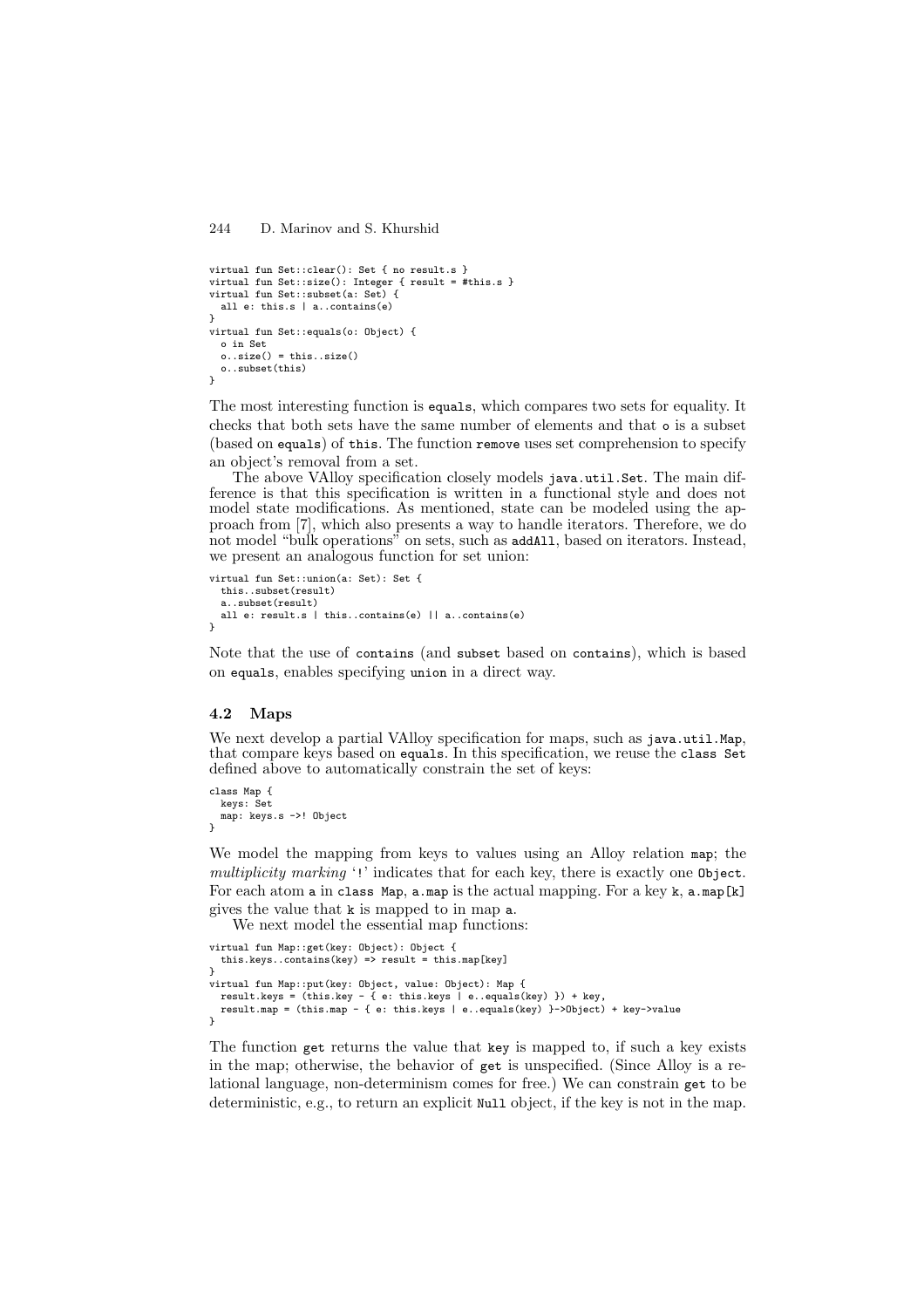#### **4.3 Trees**

We next use a tree-based implementation of sets to illustrate how properties of abstract data types can be expressed in VAlloy. Consider the following declaration for binary trees:

```
class Tree { root: Node }
class Node {
  left: Node,
  right: Node,
  data: Object
}
```
Suppose that these VAlloy trees model a Java implementation of sets based on equals. We can state the abstraction function [14] for these trees in VAlloy:

```
fun Tree::abstractionFunction(): Set {
  result.s = this.root.*(left+right).data
\mathbf{r}
```
The '\*' operator is reflexive transitive closure, and root.\*(left+right) denotes an (Alloy) set of all Nodes reachable from the root. The set of Objects from those nodes is obtained accessing data, and the abstraction function constrains this Alloy set to be a Set.

We also use VAlloy to state *representation invariant* [14] for these trees. Assume that they have the following structural constraints: root nodes are sentinels (and thus never null) and leaf nodes point to themselves. The following repOk predicate characterizes the representation invariants for a tree:

```
fun Tree::repOk() {
  // no node points to root
  no this.root.˜(left+right)
  // acyclic (with self loops for leafs)
  all n: this.root.*(left+right) {
    n.left = n || n !in n.left.*(left+right)
    n.right = n || n !in n.right.*(left+right)
  }
  // no duplicates w.r.t equals()
  some a: Set |a = \text{this} \dots \text{abstractionFunction}()}
```
(The '˜' operator denotes transpose of a binary Alloy relation.) Beside the structural invariants, a valid tree is required to be a concrete representation of some Set. Note how the equals constraints from the abstract representation, Set, propagate to the concrete representation, Tree.

## **5Extensions**

VAlloy presents our first step toward modeling in Alloy advanced constructs from object-oriented languages. The main focus has been on method overriding in Java. We have therefore designed VAlloy to support subclasses that can arbitrarily change behavior of inherited methods.

Our approach can easily be extended to support intuitive modeling of multiple inheritance, such as in  $C_{++}$ , and multi-method dispatch, such as in Cecil. Support for method overloading can clearly be added through a simple syntactic manipulation. We omitted support for Java's interfaces, keeping in line with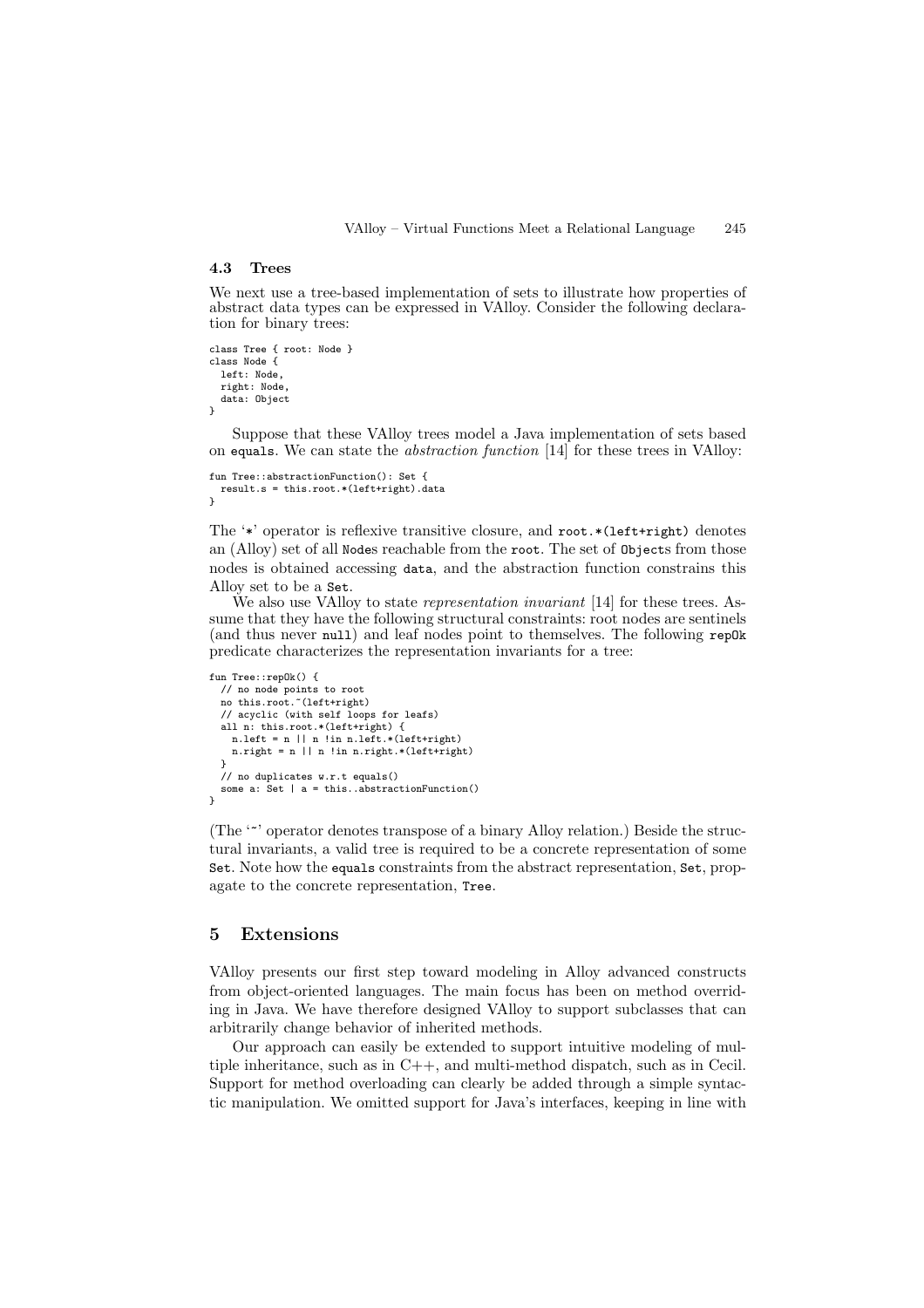Alloy's "micromodularity" philosophy of being a lightweight language amenable to fully automatic analysis. Similarly, we do not consider encapsulation.

We have recently developed some recipes to model in Alloy several other common imperative programming constructs like mutation, statement sequencing, object allocation, local variables, and recursion. We have used these recipes to design AAL [12], an annotation language based on Alloy for Java programs. AAL offers both fully automatic compile-time analysis using the Alloy Analyzer and dynamic analysis through generation of run-time assertions.

We would like to develop further recipes, for example, for modeling in Alloy the exceptional behavior of methods. Having exceptions would also allow modeling arrays with bound checking. We are also considering adding support for modeling multi-threading.

To explore practical value of VAlloy, we intend to implement the translation and use VAlloy in connection with some existing frameworks. Daikon [3] is a tool for dynamically detecting likely program invariants; we are considering to use it to detect (partial) VAlloy specifications of Java classes. TestEra [16] is a framework for automated test generation and correctness evaluation of Java classes; we are considering to use VAlloy specifications for TestEra.

## **6 Related Work**

Recently, Jackson and Fekete [7] proposed an approach for modeling in Alloy object interactions, like those in Java. Their approach models heap using explicit references and captures properties of object sharing and aliasing. However, the approach does not handle inheritance in the presence of method overriding and dynamic dispatch. Their approach is orthogonal to our handling of virtual functions; we are planning to combine these two approaches.

Alloy has been used to check properties of programs that manipulate dynamic data structures. Jackson and Vaziri [10] developed a technique for analyzing bounded segments of procedures that manipulate linked lists. Their technique automatically builds an Alloy model of computation and checks it against a specification. They consider a small subset of Java, without dynamic dispatch.

We developed TestEra [16], a framework for automated testing of Java programs. In TestEra, specifications are written in Alloy and the Alloy Analyzer is used to provide automatic test case generation and correctness evaluation of programs. Writing specifications for Java collections, which use comparisons based on object values, requires modeling the equals method in Alloy. This led us to tackle modeling general Java-like inheritance in Alloy. VAlloy presents some ideas toward that goal.

The Java Modeling Language (JML) [13] is a popular specification language for Java. JML assertions use Java syntax and semantics, with some additional constructs, most notably for quantification. Leveraging on Java, JML specifications can obviously express dynamic dispatch. However, JML lacks static tools for automatic verification of such specifications.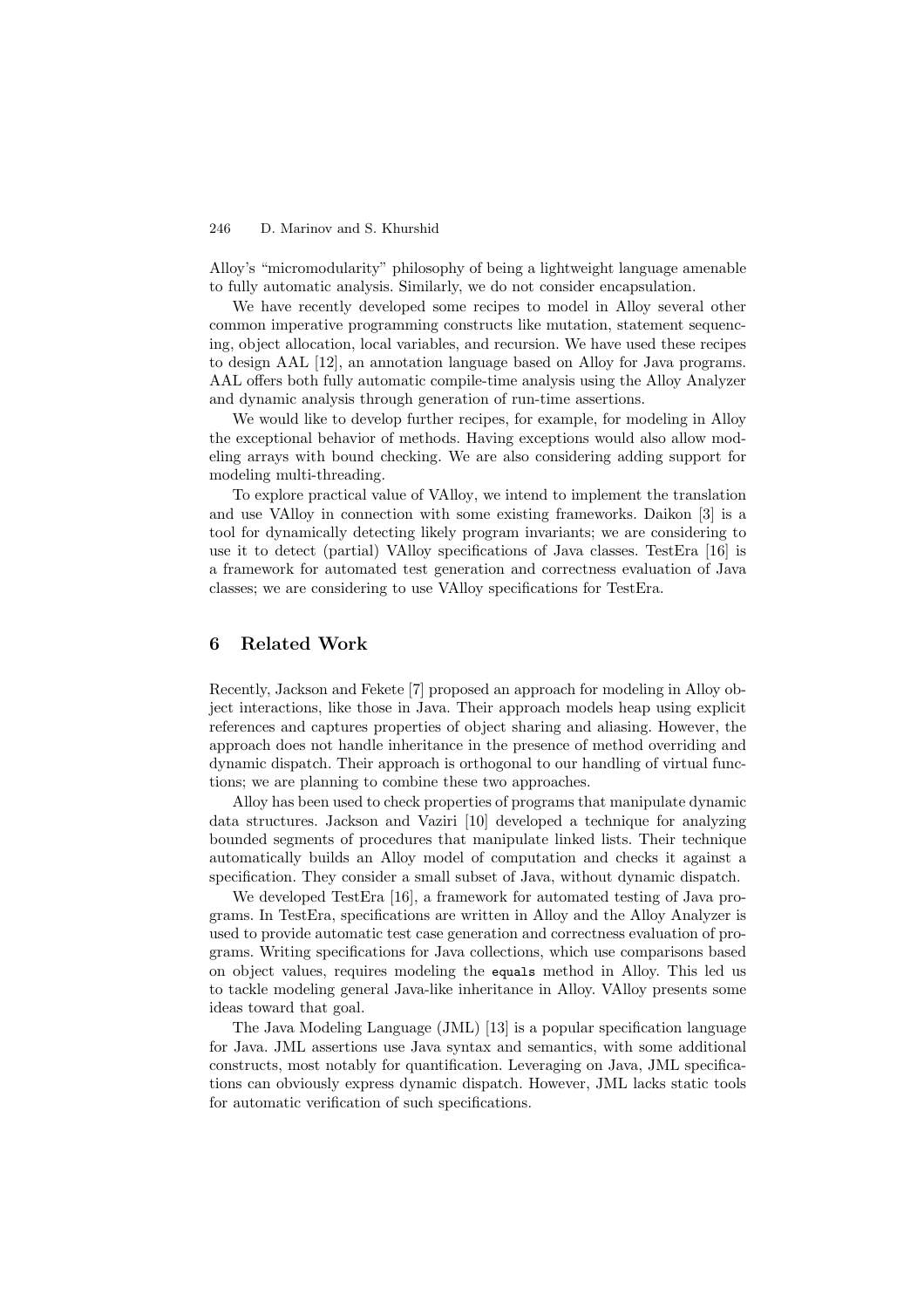The LOOP project [23] models inheritance in higher order logic to reason about Java classes. Java classes and their JML specifications are compiled into logical theories in higher order logic. A theorem prover is used to verify the desired properties. This framework has been used to verify that the methods of java.util.Vector maintain the safety property that the actual size of a vector is less than or equal to its capacity [4].

Object-oriented paradigm has been integrated into many existing languages, typically to make reuse easier. For example, Object-Z [20] extends the Z specification language [21], which enables building specifications in an object-oriented style. Object-Z retains the syntax and semantics of Z, adding new constructs. The major new construct is the class schema that captures the object-oriented notion of a class.. Object-Z allows inheritance to be modeled, but it lacks tool support for automatically analyzing specifications.

Objects and inheritance have also been added to declarative languages. For example, Prolog++ [17] extends Prolog. OOLP+ [2] aims to integrate objectoriented paradigm with logic programming by translating OOLP+ code into Prolog without meta-interpretation.

Keidar et al. [11] add inheritance to the IOA language [15] for modeling state machines, which enables reusing simulation proofs between state machines. This approach allows only a limited form of inheritance, subclassing for extension: subclasses can add new methods and specialize inherited methods, but they cannot override those inherited methods, changing their behavior arbitrarily. VAlloy allows subclasses to arbitrarily change the behavior of inherited methods.

## **7 Conclusions**

We described VAlloy, a veneer onto the first order, relational language Alloy. All function invocations in Alloy are static; Alloy has no direct support for dynamic dispatch. VAlloy introduces virtual functions in Alloy, which enables intuitive modeling of inheritance, such as that of Java. We illustrated the use of VAlloy by modeling a small part of the Java Collections Framework.

We defined a formal semantics for VAlloy through a translation to Alloy. VAlloy models can be automatically translated into Alloy. The translation is similar to building virtual function tables for object-oriented languages and can benefit from optimizations based on class hierarchy. The translated specifications can be automatically checked using the existing Alloy Analyzer. We believe that VAlloy can be effectively used for specification and checking of Java classes.

**Acknowledgments.** We would like to thank Manu Sridharan and Ang-Chih Kao for comments on an earlier draft of this paper. This work was funded in part by ITR grant #0086154 from the National Science Foundation.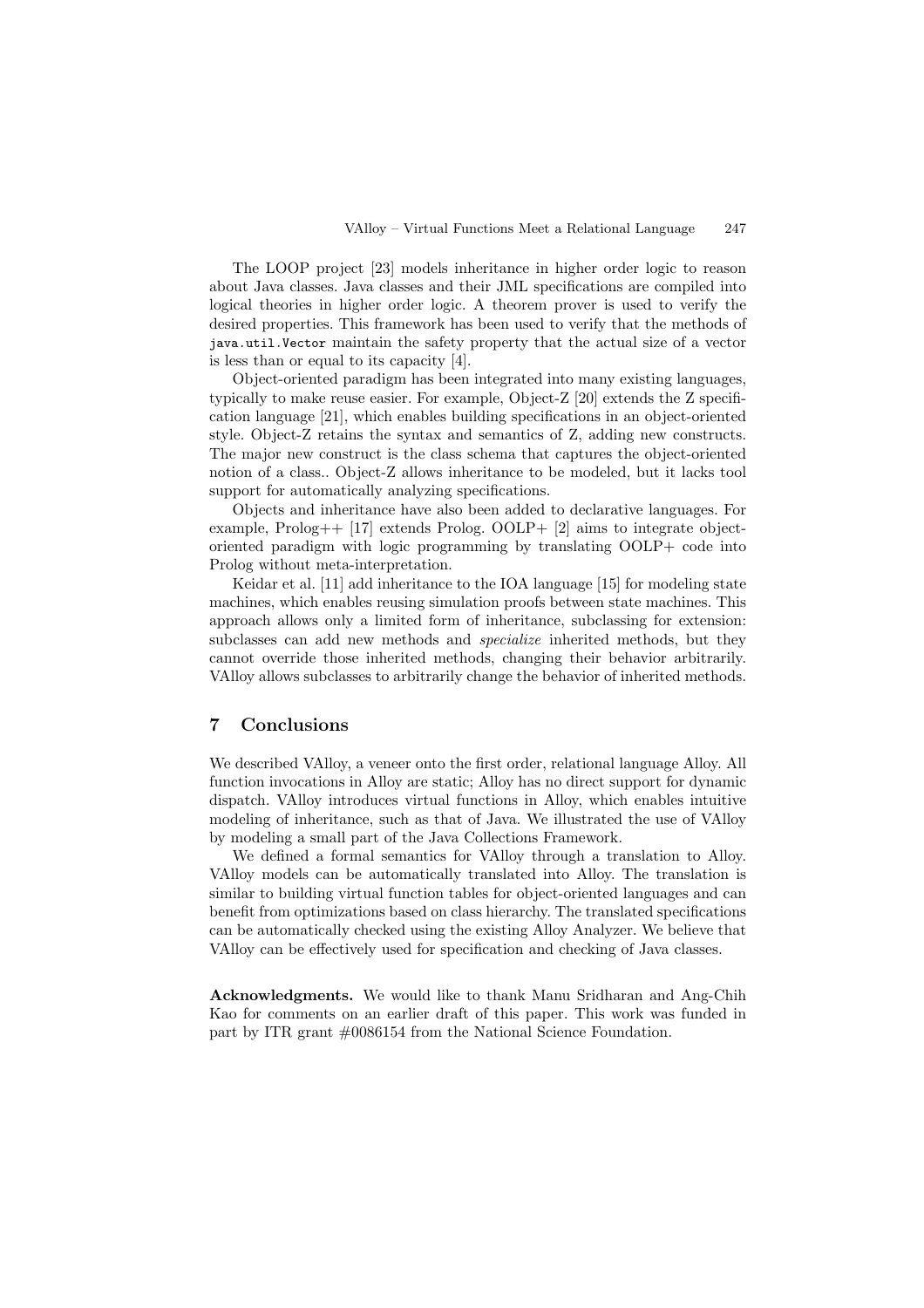## **References**

- 1. J. Crawford, M. Ginsberg, E. Luks, and A. Roy. Symmetry-breaking predicates for search problems. In Proc. Fifth International Conference on Principles of Knowledge Representation and Reasoning, 1996.
- 2. Mukesh Dalal and Dipayan Gangopahyay. OOLP: A translation approach to object-oriented logic programming. In Proc. First International Conference on Deductive and Object-Oriented Databases (DOOD-89), pages 555–568, Kyoto, Japan, December 1989.
- 3. Michael D. Ernst. Dynamically Discovering Likely Program Invariants. PhD thesis, University of Washington Department of Computer Science and Engineering, Seattle, Washington, August 2000.
- 4. Marieke Huisman, Bart Jacobs, and Joachim van den Berg. A case study in class library verification: Java's Vector class. Software Tools for Technology Transfer, 2001.
- 5. Daniel Jackson. Micromodels of software: Modelling and analysis with Alloy, 2001. Available online: http://sdg.lcs.mit.edu/alloy/book.pdf.
- 6. Daniel Jackson. Alloy: A lightweight object modeling notation. ACM Transactions on Software Engineering and Methodology, 2002. (to appear).
- 7. Daniel Jackson and Alan Fekete. Lightweight analysis of object interactions. In Proc. Fourth International Symposium on Theoretical Aspects of Computer Software, Sendai, Japan, October 2001.
- 8. Daniel Jackson, Ian Schechter, and Ilya Shlyakhter. ALCOA: The Alloy constraint analyzer. In Proc. 22nd International Conference on Software Engineering (ICSE), Limerick, Ireland, June 2000.
- 9. Daniel Jackson, Ilya Shlyakhter, and Manu Sridharan. A micromodularity mechanism. In Proc. 9th ACM SIGSOFT Symposium on the Foundations of Software Engineering (FSE), Vienna, Austria, September 2001.
- 10. Daniel Jackson and Mandana Vaziri. Finding bugs with a constraint solver. In Proc. International Symposium on Software Testing and Analysis (ISSTA), Portland, OR, August 2000.
- 11. Idit Keidar, Roger Khazan, Nancy Lynch, and Alex Shvartsman. An inheritancebased technique for building simulation proofs incrementally. In Proc. 22nd International Conference on Software Engineering (ICSE), pages 478–487, Limerick, Ireland, June 2000.
- 12. Sarfraz Khurshid, Darko Marinov, and Daniel Jackson. An analyzable annotation language. In Proc. ACM SIGPLAN 2002 Conference on Object-Oriented Programming Systems, Languages and Applications (OOPSLA), Seattle, WA, Nov 2002.
- 13. Gary T. Leavens, Albert L. Baker, and Clyde Ruby. Preliminary design of JML: A behavioral interface specification language for Java. Technical Report TR 98-06i, Department of Computer Science, Iowa State University, June 1998. (last revision: Aug 2001).
- 14. Barbara Liskov. Program Development in Java: Abstraction, Specification, and Object-Oriented Design. Addison-Wesley, 2000.
- 15. Nancy Lynch. Distributed Algorithms. Morgan Kaufmann Publishers, 1996.
- 16. Darko Marinov and Sarfraz Khurshid. TestEra: A novel framework for automated testing of Java programs. In Proc. 16th IEEE International Conference on Automated Software Engineering (ASE), San Diego, CA, November 2001.
- 17. Chris Moss. Prolog++ The Power of Object-Oriented and Logic Programming. Addison-Wesley, 1994.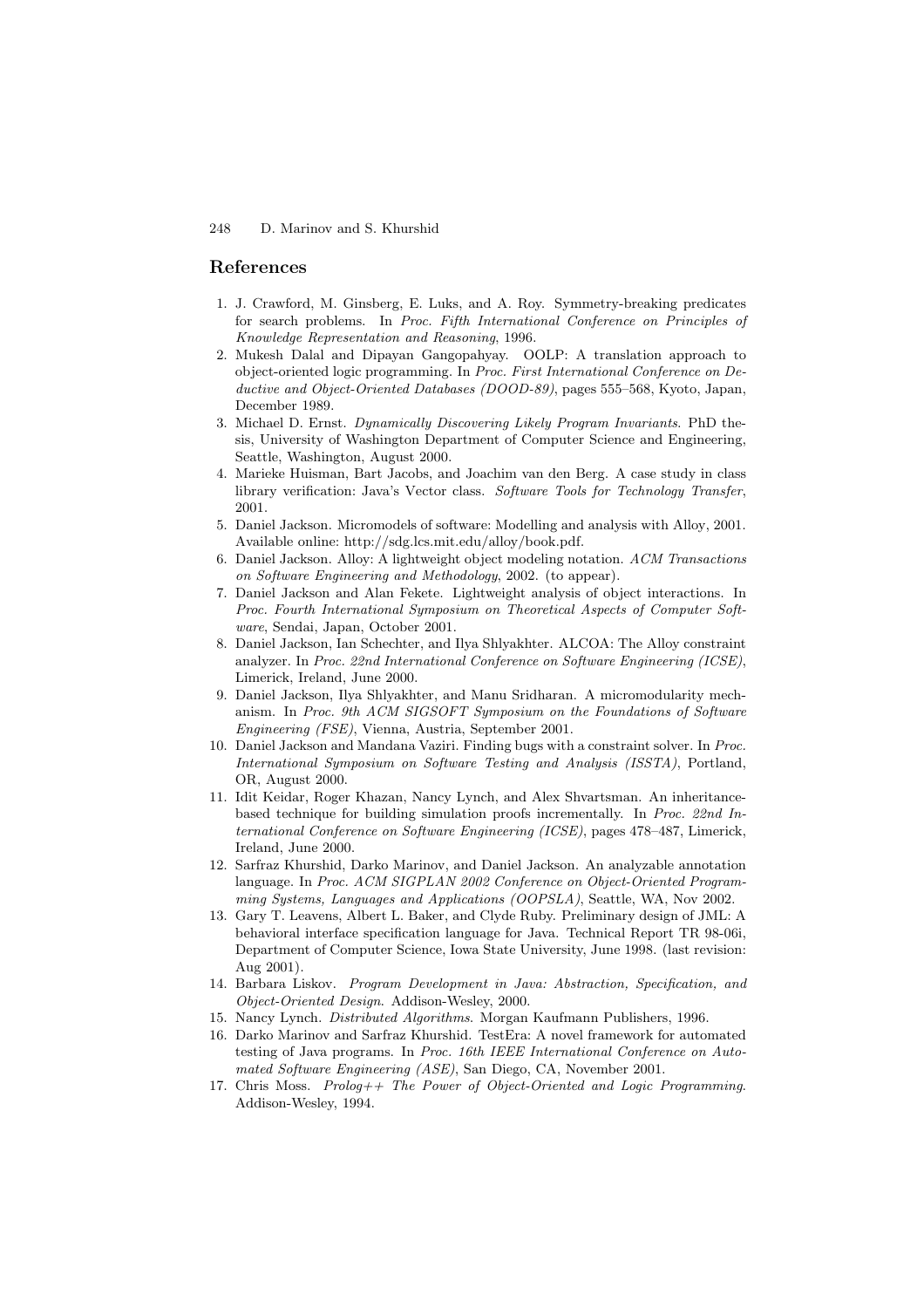- 18. Mark Roulo. How to avoid traps and correctly override methods from java.lang.Object. http://www.javaworld.com/javaworld/jw-01-1999/jw-01-object.html.
- 19. Ilya Shlyakhter. Generating effective symmetry-breaking predicates for search problems. In Proc. Workshop on Theory and Applications of Satisfiability Testing, June 2001.
- 20. G. Smith. The Object-Z Specification Language. Kluwer Academic Publishers, 2000.
- 21. J. M. Spivey. The Z Notation: A Reference Manual. Prentice Hall, second edition, 1992.
- 22. Sun Microsystems. Java 2 Platform, Standard Edition, v1.3.1 API Specification. http://java.sun.com/j2se/1.3/docs/api/.
- 23. Joachim van den Berg and Bart Jacobs. The LOOP compiler for Java and JML. In Proc. Tools and Algorithms for the Construction and Analysis of Software (TACAS), (Springer LNCS 2031, 2001), pages 299–312, Genoa, Italy, April 2001.

## **A Alloy**

In this section we describe the basics of the Alloy specification language and the Alloy Analyzer; details can be found in [5,6,8]. Alloy is a strongly typed language that assumes a universe of atoms partitioned into subsets, each of which is associated with a basic type. An Alloy model is a sequence of paragraphs that can be of two kinds: signatures, used for construction of new types, and a variety of formula paragraphs, used to record constraints.

## **A.1 Signature Paragraphs**

A signature paragraph introduces a basic type and a collection of relations (that are called fields) in it along with the types of the fields and constraints on their values. For example,

```
sig Class{
 ext: option Class
}
```
introduces Class as an uninterpreted type (or a set of atoms). The field declaration for ext introduces a relation from Class to Class. This relation is a partial function as indicated by the keyword option: for each atom c of Class, c.ext is either an atom of Class or the empty set. In a field declartion, the keyword set can be used to declare an arbitrary relation; ommiting a keyword declares a total function.

A signature may inherit fields and constraints from another signature. For example,

```
static part sig Object_Class, Dimension_Class, Dimension3D_Class extends Class {}
```
declares Object Class, Dimension Class, and Dimension3D Class to be subsets of Class and inherit the field ext. The keyword part declares these subsets to be disjoint and their union to be Class; disj declares disjoint subsets. In a signature declartion, the keyword static specifies the declared signature(s) to (each) contain exactly one element.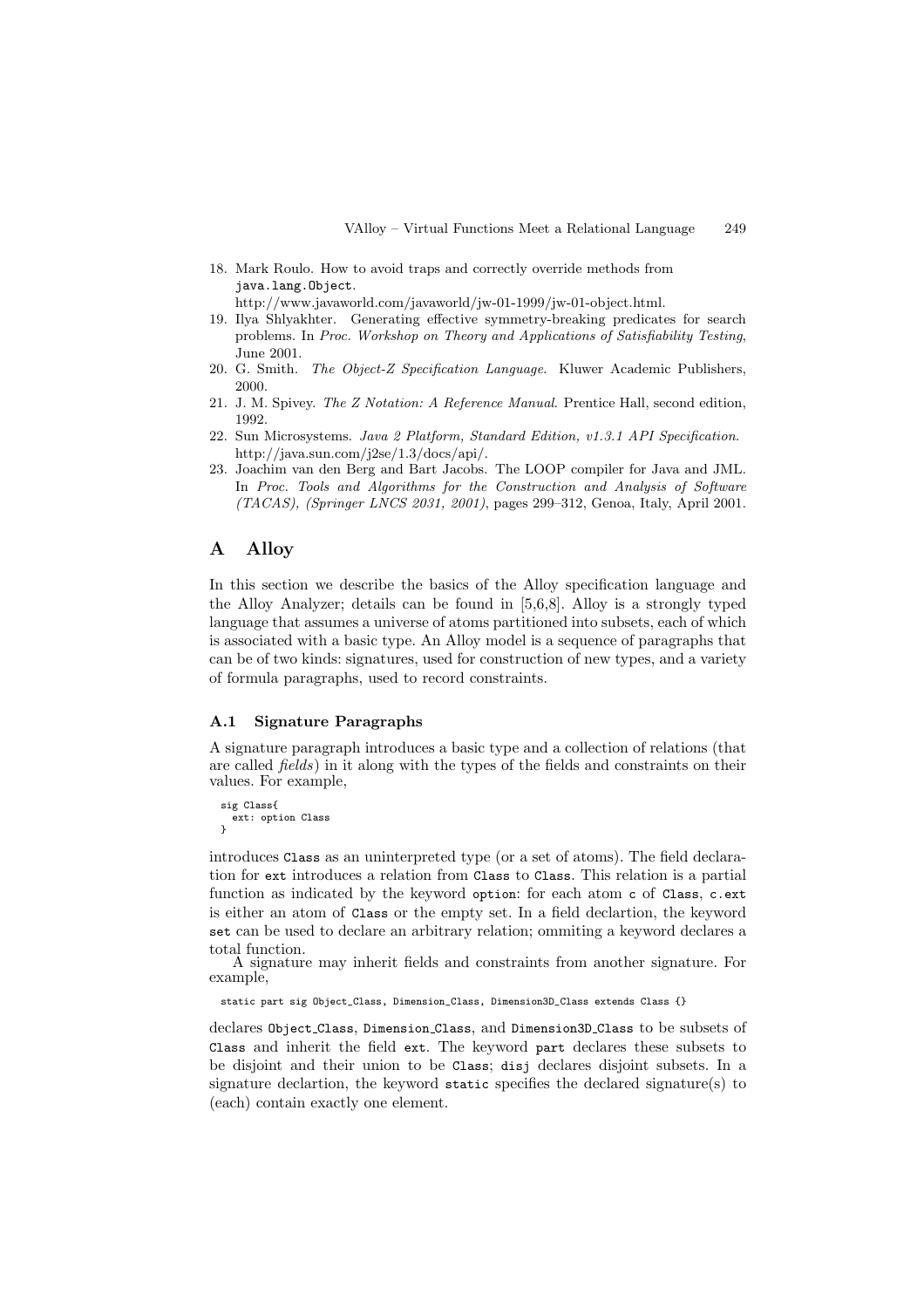#### **A.2 Formula Paragraphs**

Formula paragraphs are formed from Alloy expressions.

**Relational expressions.** The value of any expression in Alloy is always a relation—that is a collection of tuples of atoms. Each element of such a tuple is atomic and belongs to some basic type. A relation may have any arity greater than one. Relations are typed. Sets can be viewed as unary relations.

Relations can be combined with a variety of operators to form expressions. The standard set operators—union  $(+)$ , intersection  $(k)$ , and difference  $(-)$  combine two relations of the same type, viewed as sets of tuples. The dot operator is relational composition. When  $p$  is a unary relation (i.e., a set) and  $q$  is a binary relation,  $p,q$  is standard composition;  $p,q$  can alternatively be written as  $q[p]$ , but with lower precedence. The unary operators  $\tilde{\ }$  (transpose),  $\tilde{\ }$  (transitive closure), and \* (reflexive transitive closure) have their standard interpretation and can only be applied to binary relations.

**Formulas and declarations.** Expression quantifiers turn an expression into a formula. The formula no e is true when e denotes a relation containing no tuples. Similarly, some e, sole e, and one e are true when e has some, at most one, and exactly one tuple respectively. Formulas can also be made with relational comparison operators: subset (written : or in), equality (=) and their negations  $($ !:, !in, !=). So e1:e2 is true when every tuple in (the relation denoted by the expression) e1 is also a tuple of e2. Alloy provides the standard logical operators: && (conjunction), || (disjunction), => (implication), and ! (negation); a sequence of formulas within curly braces is implicitly conjoined.

A declaration is a formula v op e consisting of a variable v, a comparison operator op, and an arbitrary expression e. Quantified formulas consist of a quantifier, a comma separated list of declarations, and a formula. In addition to the universal and existential quantifiers all and some, there is sole (at most one) and one (exactly one). In a declaration, part specifies partition and disj specifies disjointness; they have their usual meaning.

A set marking is one of the keywords scalar, set or option, prefixing the expression. The keyword scalar adds the side condition that the variable denotes a relation containing a single tuple; set says it may contain any number of tuples; option says it contains at most one tuple. The default marking is set, except when the comparison operator is the colon( $:$ ) or negated colon  $(:)$ , and the expression on the right is unary, in which case it is scalar.

A relation marking is one of the symbols !, ?, and + read exactly one, at most one, and one or more respectively. These markings are applied to the left and right of an arrow operator. Suppose a relation r is declared as

r : e1 m -> n e2

where  $m$  and  $n$  are relation markings. The markings are interpreted as imposing a side condition on  $r$  saying that for each tuple  $t_1$  in e1, there are n tuples  $t_2$  in